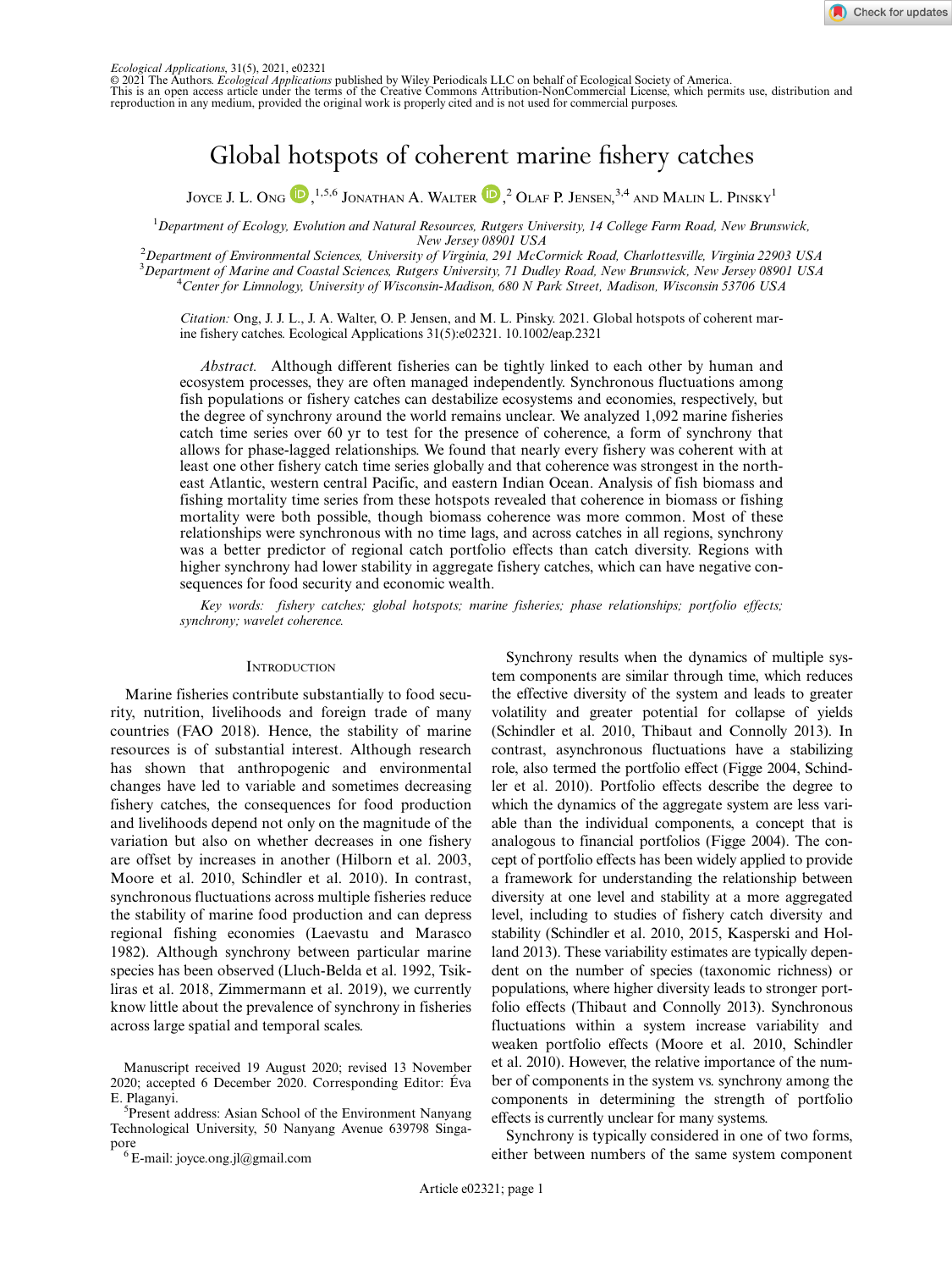in different places (i.e., spatial synchrony) or between numbers of different system components in the same place (i.e., community synchrony). For example, studies of community synchrony have predominantly focused on relatively small geographic scales and on groups of species that are closely taxonomically related or that share similar life history strategies (Cheal et al. 2007, Buttay et al. 2017). Fishery catches of certain pelagic fish species exhibit greater community than spatial synchrony (Corbineau et al. 2008, 2010). Other studies of community synchrony have found that Lepidoptera with similar feeding strategies (Raimondo et al. 2004) and taxonomically related seabirds have synchronous fluctuations (Robinson et al. 2013). From these prior studies, it remains unclear whether community synchrony is strongly structured by taxonomy or by life history strategies at global scales.

Most studies on synchrony have focused only on synchronous and anti-synchronous fluctuations, and mostly with climate as a driver of synchrony (Grenfell et al. 1998, Haynes et al. 2013, Sheppard et al. 2016). The Moran effect, for example, describes spatial synchrony of population fluctuations driven by exposure to shared climate fluctuations (Moran 1953). However, human behavior can also exert strong effects on populations of harvested species, especially in coupled social-ecological systems like marine fisheries. For example, commercial exploitation was found to be a strong driver of synchronous fluctuations among cod stocks in the North Atlantic (Frank et al. 2016). Furthermore, trophic or competitive relationships can also drive community synchrony (Huitu et al. 2004, Loreau and de Mazancourt 2008). The nature of fluctuations (e.g., synchronous, anti-synchronous, lagged) can help point to likely drivers, yet attributing causality to patterns in synchronicity among marine fisheries time series is still debated (Lluch-Belda et al. 1992, Schwartzlose et al. 1999, Sugihara et al. 2012, Izquierdo-Peña et al. 2019).

Controversy over the nature and mechanisms of synchrony in many systems still exist, in part because different mechanisms produce patterns that are indistinguishable using common analytical approaches like cross-correlation (Sugihara et al. 2012, Defriez and Reuman 2017). Wavelet coherence, however, can help resolve relationships when time lags confound correlation (Fig. 1; Sheppard et al. 2016). Two variables are coherent if they exhibit correlated oscillations and consistent phase differences through time, even if the variables are phase-lagged or anti-phase (Sheppard et al. 2016, Sheppard et al. 2017). Consistency of phase differences is important because it is more likely to imply a causal relationship that is not due to chance. Furthermore, identification of the type of phase relationships can help inform the potential drivers. Like other wavelet approaches, wavelet coherence also accommodates complex temporal autocorrelation structures, another common property of fisheries time series that confound correlation tests.

comparing wavelet approaches and Pearson's correlation tests. (A) Two time series with an in-phase relationship that shows both coherence ( $P = 0.001$ ) and correlation ( $P = 2.2 \times 10^{-16}$ ). (B) Two time series with a phase-lagged relationship that shows coherence  $(P = 0.001)$  but statistically nonsignificant correlation ( $P = 0.662$ ). (C) Two time series with no significant coherence ( $P = 0.437$ ) or correlation ( $P = 0.648$ ). Units for signal and time are arbitrary.

Here, we make use of long-term, global, fisheries catch records to test for coherence in marine fisheries on a global scale. We use wavelet analysis to ask, (1) Are marine fishery catches globally coherent, and if so, with what phase relationships? (2) Are fishery catches in the same region or from taxonomically related species more likely to be coherent? (3) Are there global hotspots of coherence? (4) Where and to what extent does coherence influence portfolio effects among fishery catches? We aim to describe the nature of coherent marine fishery catches and how coherence relates to portfolio effects that stabilize ecosystems and fishing economies. We focus on catch data and not abundance or catch per unit effort (CPUE) indices due to the availability of long and consistent catch time series, and we do not assume that catch fluctuations represent changes in population



2

4

A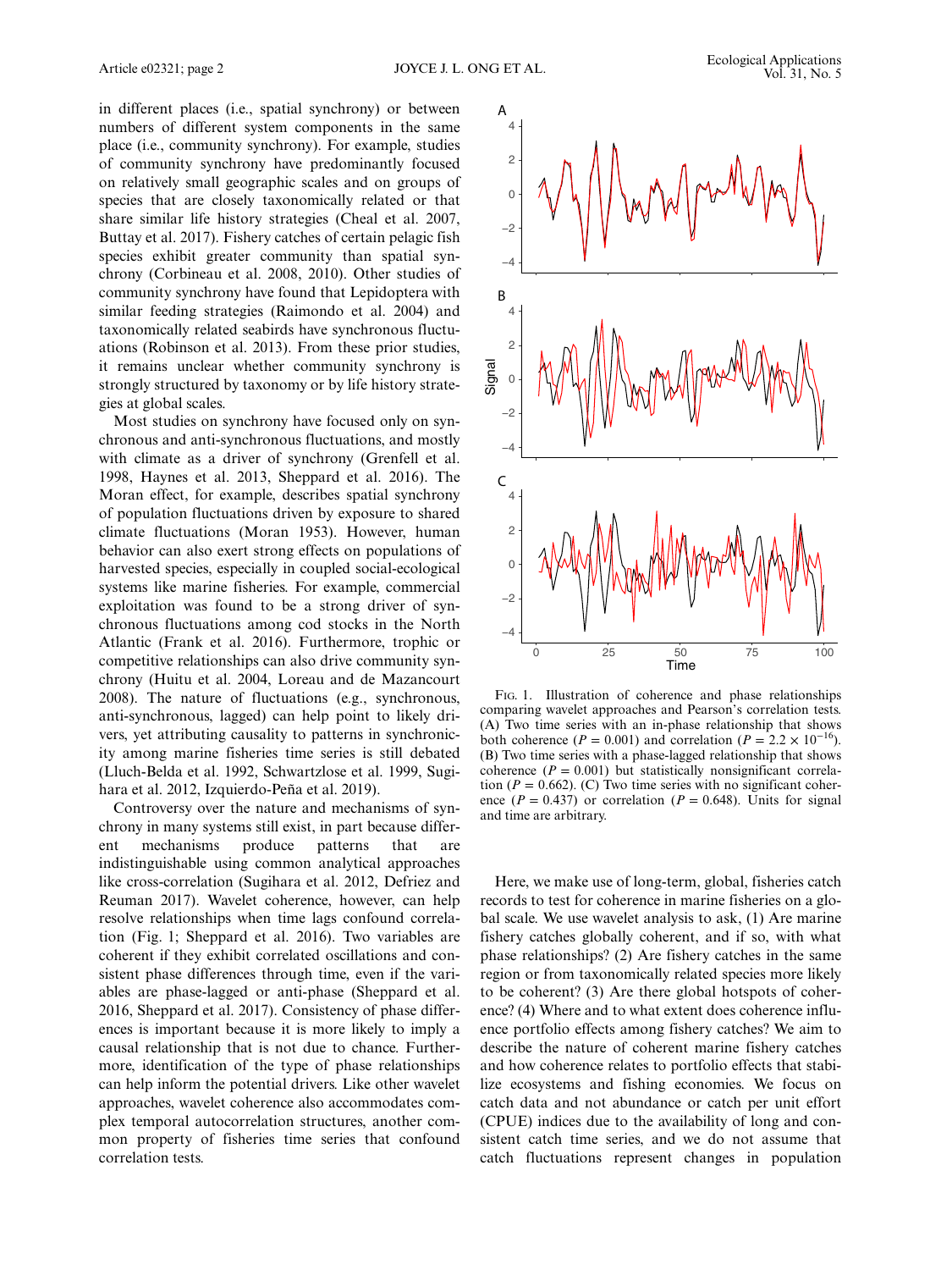abundances (Branch et al. 2011, Pauly et al. 2013). However, we also use available biomass and fishing mortality data from global coherence hotspots to directly examine the relative strength of coherence in biomass and fishing mortality time series.

## MATERIALS AND METHODS

## Data compilation and processing

We examined publicly available FAO catch data (Food and Agriculture Organization of the United Nations)<sup>7</sup> from fish, crustaceans and molluscs. We filtered the data to select only time series that had a median of more than 10 metric tons harvested per year and for which more than three-quarters of the values were non-zero. After filtering, we had 1,092 time series that each represented a unique species-location across 15 FAO regions. These 1,092 time series spanned the years 1955–2014 (60 yr) and consisted of 510 unique taxa from 132 taxonomic families (Appendix S1: Table S1). The majority (76%) of these time series were species- or genera-level stocks. An additional 19% were family-level stocks, and the remaining were classified under Orders or Subclasses. None of the "miscellaneous", "unidentified", or "not elsewhere included" groups were included. As is standard for coherence analysis, all time series data were linearly detrended separately for each stock, optimally Box-Cox transformed to normalize marginal distributions (Sheppard et al. 2016), and standardized by dividing each time series by its standard deviation prior to analyses.

Additional information on reconstructed population biomass and fishing mortality were included from the RAM Legacy Stock Assessment database (Ricard et al. 2012; version 4.491) for three regions identified as having high coherence in catches. Time series for stocks in these regions were compiled for 1950–2018. We examined total biomass of each stock, though only for years in which total catch was greater than zero to remove stock assessment spin-up periods. We also examined reported exploitation rate or, where this was unavailable (20% of populations), instantaneous fishing mortality rate, hereafter referred to as fishing mortality. The longest possible period for each pair of stocks in each of the identified regions with <10% missing values was used. These restrictions resulted in 4–59 stocks spanning 46–57 yr (Appendix S1: Tables S2, S3). All time series data went through the same linear detrending and transformation process as the catch data, and all subsequent results reflect coherence in the fluctuations (anomalies) of each time series.

#### Wavelet coherence statistical analyses

We used wavelet coherence analyses to determine whether marine fishery catches were coherent at global and regional scales, and to determine the distribution of phase relationships between fishery catches (questions 1 and 2). We computed pairwise wavelet coherences among all 1,092 species-location combinations, averaging over the study period (1955–2014) and across all timescales from 2 yr (the shortest fluctuations that can be resolved from annual time series) to 20 yr (one-third of the full time series length of 60 yr). Wavelet coherence is a complex quantity with (1) a phase representing the phase difference between oscillations in two time series and (2) a magnitude representing the tendency for the time series to have consistent phase differences and correlated magnitudes of oscillations through time (Cazelles et al. 2008). Coherence values range from 0 (not coherent) to 1 (strongly coherent) and can be interpreted like a correlation coefficient. Significance testing was performed for each pair-wise comparison using 1,000 Fourier surrogates that preserved spectral properties of the time series but randomized their phase relationships. Therefore, these surrogates represented an appropriate null hypothesis of no coherence because they break coherence while holding constant the other statistical properties of the time series that would affect coherence between the two variables (see Sheppard et al. 2017 for detailed methods). To account for multiple testing (almost 600,000 pairwise comparisons), we set a false discovery rate (FDR) of <20% (Benjamini and Hochberg 1995). Alternative values of FDR were also tested and compared to balance the potential number of false positives and false negatives. All coherence analyses used the continuous complex Morlet wavelet transform (Torrence and Compo 1998).

To test for evidence of coherence on a global scale (question 1), we compared the number of significantly coherent relationships observed in the empirical data to the number of significantly coherent relationships expected under a null model. Our null model was composed from random red noise time series with lag-1 autocorrelation of 0.7, which was the mean value for the 1,092 empirical catch time series. We produced 100 simulations of 1,092 time series each. Each simulation was then analysed for significant coherence in the same way as the empirical data. The number of significantly coherent relationships was tallied for each null simulation for comparison against the empirical data. We also developed an alternative null model using 100 simulations of random red noise time series with lag-1 autocorrelation values drawn at random from the distribution of lag-1 autocorrelation values calculated from the empirical time series. Results of both null models were compared to test the robustness of our choice of lag-1 autocorrelation values.

To test for clustering of coherence within ocean basins, FAO regions, and taxonomic groupings of Order and Family (question 2 and 3), a second set of null models were constructed using randomization testing for each of the four clustering levels. We randomly resampled the cluster assignment (ocean basin, FAO region,

<sup>7</sup> http://www.fao.org/fishery/statistics/global-capture-production/en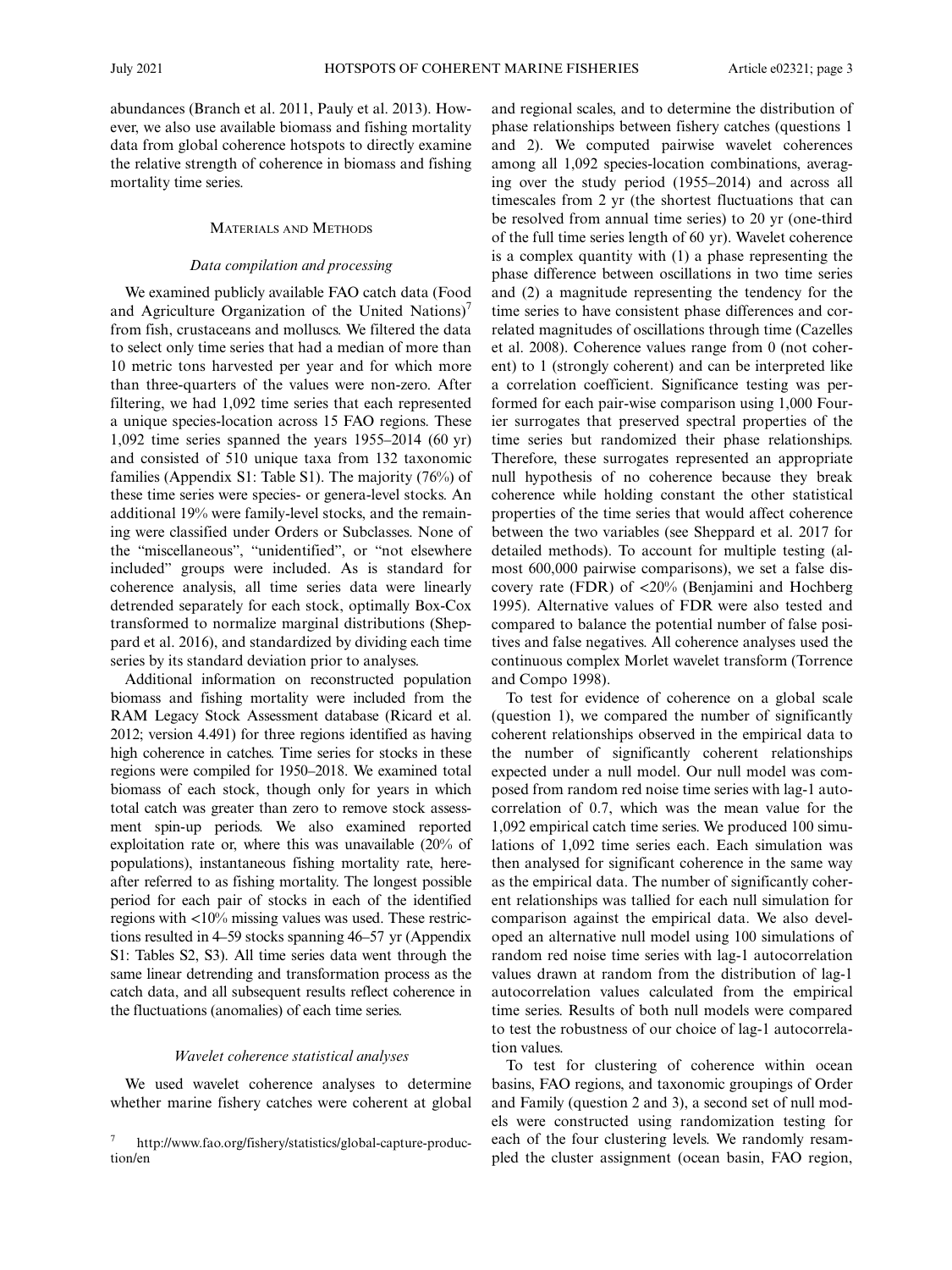Order, and Family) for every pairwise coherence result (595,686 observations) 1,000 times and compared the observed test statistics against the distributions from these randomizations. Our test statistics included the average coherence value and the number of coherent relationships within ocean basins, FAO regions, Order, or Family (taxonomic groupings). P values were calculated using  $P = (r + 1)/(n + 1)$ , where r was the number of randomizations that produced a test statistic greater than or equal to the value calculated from the observed data, and  $n$  was the number of randomizations (North et al. 2002). The null models enabled us to test if the clustered coherence (at the four different levels) was greater than expected from a null model without clustering.

The number of each type of phase relationship was calculated for the previously identified statistically significant (FDR  $<$  20%) relationships globally, within ocean basins or within each FAO region (questions 1 and 2). Further significance testing ( $P < 0.05$ ) was performed for specific timescale bands of 2–4, 4–8, 8–12, and 12–16 yr, chosen from exploratory analyses of wavelet phasor mean field and power plots (Appendix S1: Fig. S1). The analysis enabled us to calculate a P value for the aggregate significance of coherence and the average phase relationship across each specified timescale band. The number of significant relationships within each FAO region and across all timescale bands were calculated for in-phase ( $-\pi/4$  < mean phase <  $\pi/4$ ), phaselagged  $(-3\pi/4 < \text{mean phase} < -\pi/4 \text{ or } \pi/4 < \text{mean}$ phase  $\langle 3\pi/4$ , and anti-phase (mean phase  $\langle -3\pi/4 \rangle$  or mean phase  $> 3\pi/4$ ) relationships. Percentages of each type of phase relationship were computed from the total number of significant phase relationships within the three spatial scales (global, ocean basin, or FAO region).

Pairwise wavelet coherences were also computed for the biomass and fishing mortality time series within each of the three identified regions of high coherence. Significance testing used 1,000 Fourier surrogates and FDR < 20%, similar to the method described earlier for catch data. The percentages of significant pairwise coherences were calculated for each of the biomass and fishing mortality time series from each region.

# Portfolio effects statistical analyses

We measured the strength of portfolio effects (question 4) in each FAO region as the percent reduction in the coefficient of variation (CV; standard deviation divided by mean) of the aggregate catch time series attributable to variation among individual taxa. Therefore,  $PE = (\overline{CV}_{ind} - CV_{agg}) / CV_{agg} \times 100$ , where  $CV_{ind}$  and  $CV<sub>agg</sub>$  were the CVs of individual and aggregate time series, and the overbar indicates taking the average (Carlson and Satterthwaite 2011). The aggregate time series is the sum of the catch from all individual taxa and therefore represents fluctuation through time at the system level. Hence, the higher the percent reduction in CV from individual to aggregate scales, the stronger the portfolio effect in fishery catches. We used multiple linear regression with multi-model inference to assess how portfolio strength was influenced by taxonomic richness (species number) and by the percentage of statistically significant in-phase and anti-phase relationships. Exploratory analyses revealed that the percentage of phase-lagged relationships were highly correlated with in-phase relationships and not related to portfolio effects, so phase-lagged relationships were not included as explanatory variables in the model selection process. We conducted model selection with second-order Akaike Information Criterion (AIC<sub>c</sub>; Burnham and Anderson 2004). Due to the low number of observations, we limited all models to a single explanatory variable. The most parsimonious model was chosen using the difference in  $AIC_c$  values ( $\Delta AIC_c$ ).

## Computation

All analyses were carried out in R (R Core Team 2018). Wavelet coherence analyses were performed using the Reumannplatz (Zhao et al. 2018) and wsyn (Reuman et al. 2018) R packages. Model selection was done using the R package MuMIn (Barton 2015).

## **RESULTS**

#### Evidence for coherence

Catches from nearly every fishery (96%) were coherent with at least one other fishery globally, which was significantly higher than the expected 69% from null models  $(P = 0.010;$  Appendix S1: Fig. S2). We found 3,382 pairs of fishery catches globally that were significantly coherent at a false discovery rate (FDR) of 20% (see Appendix S1: Fig. S3 for alternative FDRs), which was five times greater than expected from red noise null models  $(P = 0.010$ ; Fig. 2A and Appendix S1: Fig. S4). The average strength of coherence between pairs was not higher than expected from a null model ( $P = 0.970$ ; Fig. 2B), but the significantly coherent fisheries were more likely to fluctuate in-phase as compared to other types of phase relationships (Fig. 2C). In-phase coherence tends to amplify fluctuations in total catch across all fisheries and tends to weaken portfolio effects.

Based on a resampling test, we also found that coherent pairs of fishery catches were significantly more likely to be clustered within ocean basins  $(n = 1,427)$  coherent pairs within basins), both in terms of the number of coherent relationships within basins ( $P = 0.002$ , Fig. 2 D) and in terms of the average coherence value within basins ( $P = 0.031$ ; Fig. 2E). A third of the significantly coherent fisheries within ocean basins fluctuated inphase (35%, Fig. 2F). At the narrower spatial scale of Food and Agriculture Organization (FAO) fishery regions (Fig. 3A), coherent fishery catches were also significantly more clustered ( $n = 382$  coherent pairs within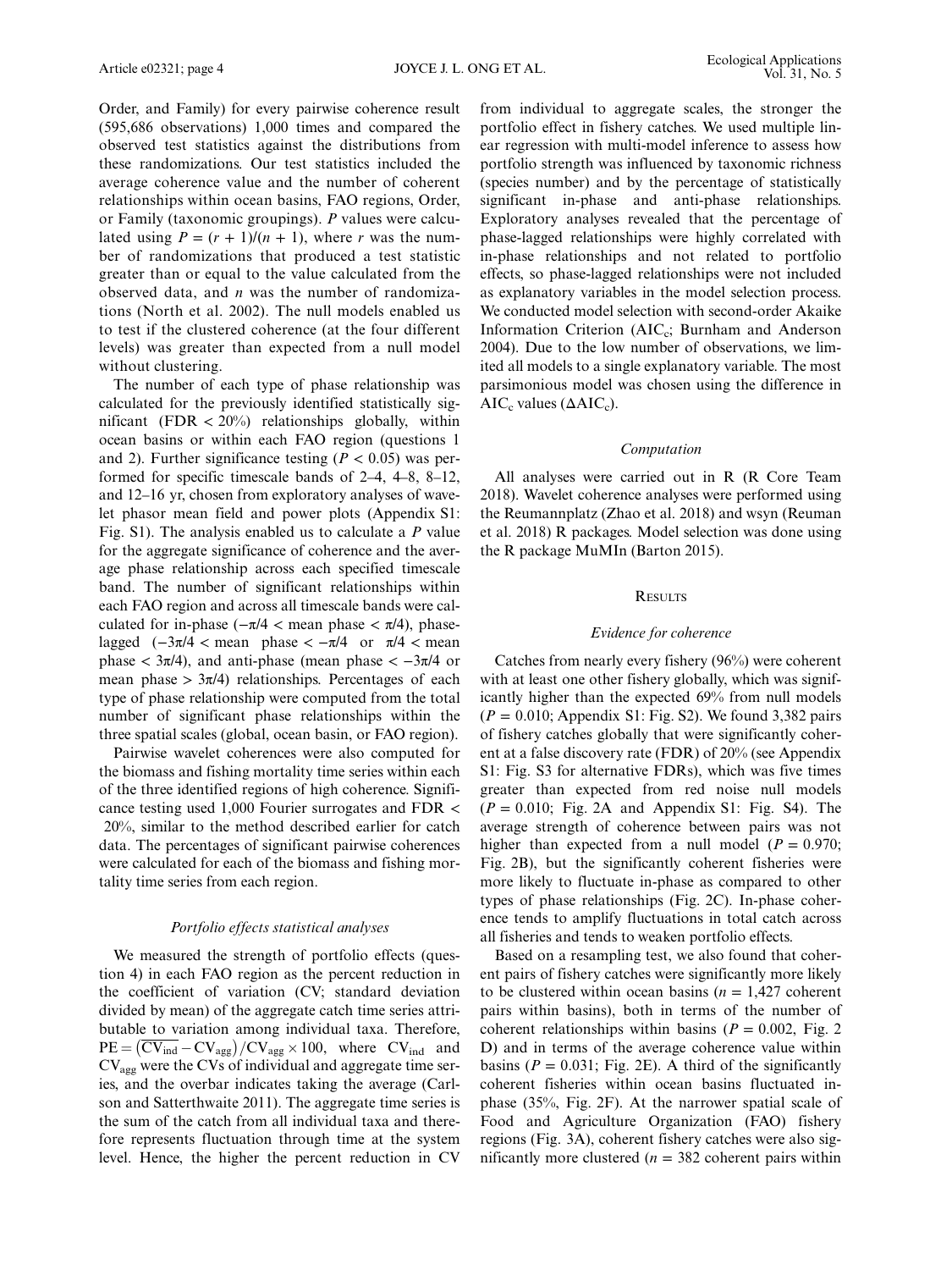

FIG. 2. Histograms of coherent relationships in fishery catches across spatial scales. (A, D, and G) Number of significant coherent relationships (count) observed (red line) and expected from a null model (gray histogram) globally (A), within ocean basins (D), and within FAO regions (G). (B, E, and H) Average coherence values observed (red line) and expected from a null model (gray histogram) globally (B), within ocean basins (E), and within FAO regions (H). (C, F, and I) Circular histogram of average phase relationships among the significant, coherent relationships globally (C), within ocean basins (F), and within FAO regions (I). For all plots, significance was defined with a false discovery rate of <20%. See Appendix S1: Fig. S2 for an alternative null model.

regions) compared to null models for the number of coherent relationships ( $P = 0.001$ ; Fig. 2G) or for the average coherence value ( $P = 0.001$ ; Fig. 2H). On average, more than one out of every three fisheries (38%) were coherent with at least one other fishery within the same region, significantly greater than the expected 9% from null models  $(P = 0.010)$ ; Appendix S1: Fig. S2). Almost half of the significantly coherent fisheries within FAO regions fluctuated in-phase (49%, Fig. 2I; see Appendix S1: Fig. S5 for individual regions).

Resampling tests on taxonomic groups showed that coherent pairs of fishery catches were significantly clustered within the same Order ( $n = 1,023$  coherent pairs in the same Order,  $P = 0.031$ ) and same Family ( $n = 131$ ) coherent pairs in the same Family,  $P = 0.014$ ; Appendix S1: Fig. S6). However, the average coherence values for coherent pairs were not higher than expected from a null model at both taxonomic levels of Order and Family (Appendix S1: Fig. S6). Additional resampling tests on taxonomic groups within and across FAO regions (Appendix S1: Fig. S7) showed that the coherent pairs of taxonomically similar fishery catches were primarily pairs within the same region ( $P = 0.001$  for Order and  $P = 0.003$  for Family) rather than across regions  $(P = 0.172$  for Order and  $P = 0.093$  for Family). A majority of the significantly coherent relationships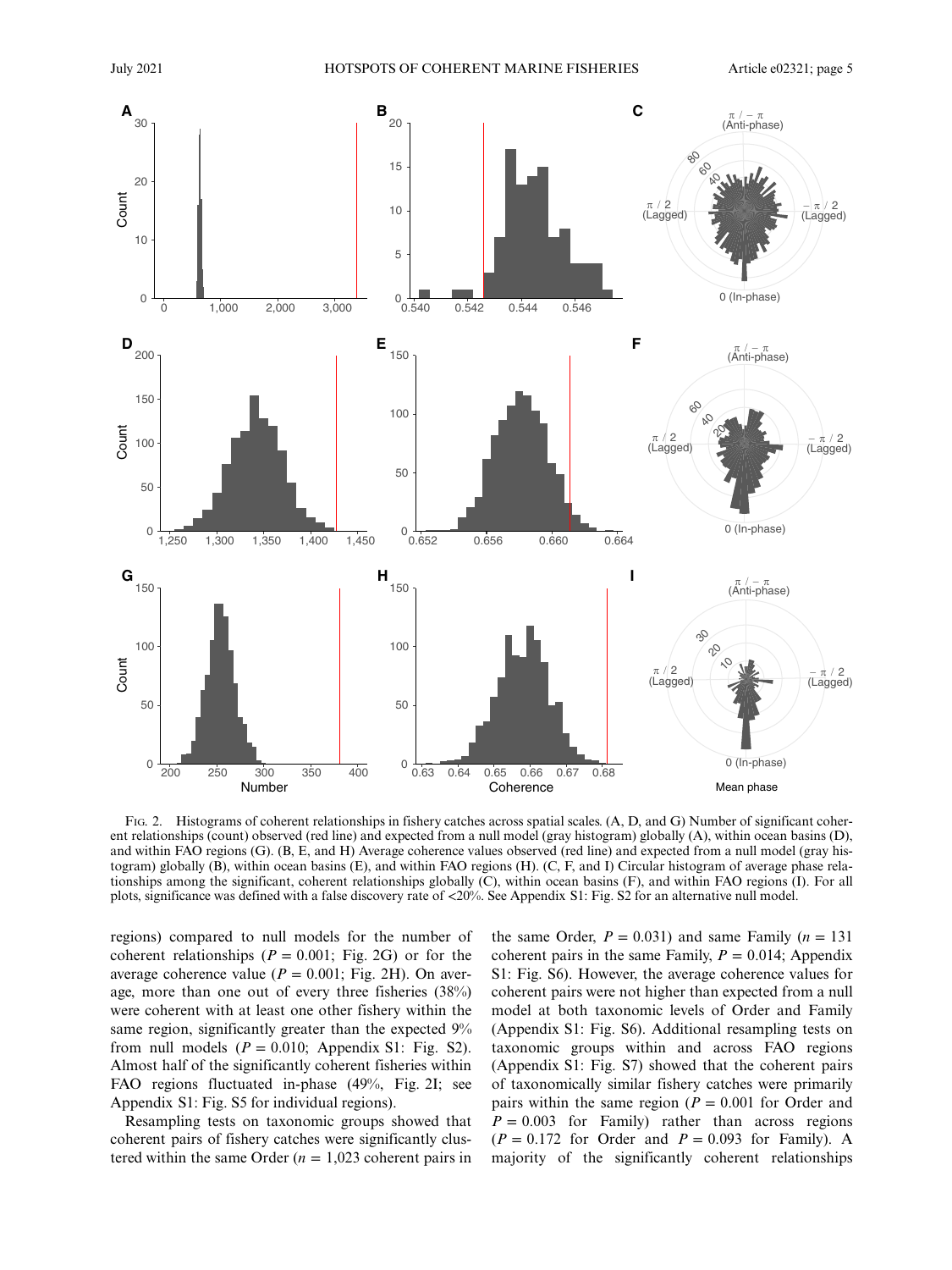

FIG. 3. Global coherence hotspots and relationship to portfolio effects for fishery catches. (A) Map of FAO regions ranked by confidence  $(P)$  that the observed coherence (in terms of average coherence values or the percentage of coherent relationships) is greater than that expected from the null model. Larger sizes and warmer colors represent regions with stronger evidence for coherence. The number of fisheries in each region is written below each dot. (B) Scatterplot showing that the strength of the portfolio effect is weaker (y-axis) in FAO regions with a higher percentage of in-phase relationships  $(x-axis)$ . (C) Density plot of mean phase relationships within eastern Indian Ocean (IOE) and the northeast Atlantic (ANE), the two regions with the lowest and the highest portfolio effect, respectively. A, Atlantic; P, Pacific; IO, Indian Ocean; MBS, Mediterranean and Black Sea; N, S, E, W are North, South, East, West, respectively; C, central.

within or across regions were species from the Order Perciformes (perch-like fishes), which was the dominant Order within the fisheries catch time series (Appendix S1: Table S1 and Fig. S8). Species from the Family Scombridae (tunas) were the most common Family for coherent relationships both within and across regions, again the dominant Family within the fisheries catch time series (Appendix S1: Table S1), followed by those from the Family Istiophoridae (marlins; Appendix S1: Table S1 and Fig. S8).

## Global hotspots of coherence

Our analysis identified a subset of FAO regions with particularly strong coherence; the northeast Atlantic, western central Pacific, and eastern Indian Ocean (Fig. 3 A, Appendix S1: Figs. S9, S10). The strongest coherent relationships in the northeast Atlantic were dominated by benthic fishes (e.g., pollock, sparids, and hake) and prawns; those in the western central Pacific had a mix of pelagic fishes (e.g., barracuda, marlin, and Indian scad) and benthic fishes (e.g., threadfins, lizardfish, and flatfish); and those in the eastern Indian Ocean were dominated by pelagic species such as sharks, tunas, and mackerels. These coherent relationships had a mix of inphase (e.g., skipjack tuna and blue shark from eastern Indian Ocean), anti-phase (e.g., lizardfish and threadfin from western central Pacific) and phase-lagged (e.g., prawn and pollock from northeast Atlantic) relationships (Appendix S1: Fig. S11). Additionally, the fishery catches were commonly coherent at fluctuation timescales of <8 yr (e.g., Appendix S1: Fig. S11).

For these three hotspots of coherence, we additionally examined time series of biomass and fishing mortality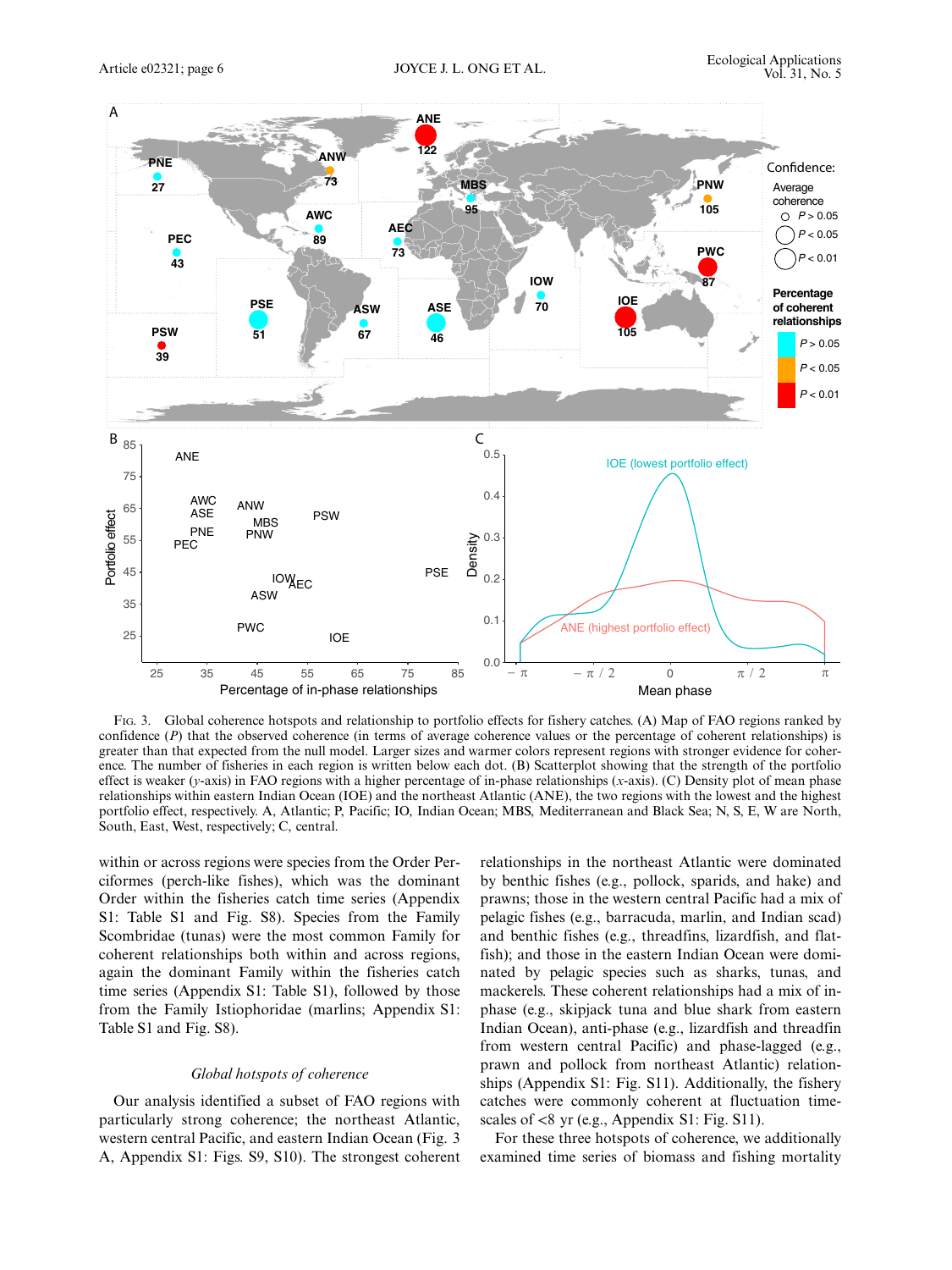(Appendix S1: Table S2). Strong coherences were generally more common among fish biomass (69.39% of stocks) time series than among fishing mortality (2.67% of stocks), but coherent fishing mortality did occur in the eastern Indian Ocean (Appendix S1: Figs. S12, S13).

None of the sardine and anchovy fishery catches had significant coherence within (Appendix S1: Fig. S14) or between FAO regions. This suggests that sardine and anchovy catches have not had consistently related dynamics at the timescales considered by this study. However, the Pearson's correlation between sardine and anchovy in the northwest Pacific was statistically significant, likely due to trends or cycles at timescales longer than those considered herein (Appendix S1: Fig. S14).

## Portfolio effects

Across regions, the eastern Indian Ocean had the weakest portfolio effect in fishery catches and northeast Atlantic had the strongest portfolio effect (Fig. 3B). Both regions were hotspots for coherence in catches (Fig. 3A), but a majority of the coherent relationships in the eastern Indian Ocean were in-phase, while few relationships in the northeast Atlantic were in-phase (Fig. 3 C). Hence, the phase relationships between fisheries were linked to the strength of portfolio effects. The best predictor of the strength of portfolio effects was the percentage of in-phase relationships at timescales of 8–12 yr. The second-best predictor was the percentage of anti-phase relationships at timescales of 12–16 yr (Table 1). The number of taxa was not an important contributor ( $\triangle AIC_c = 5.4$ ) to variation in the strength of portfolio effects across regions (Table 1).

## **DISCUSSION**

We found evidence for significantly coherent fluctuations among marine fishery catches globally. Nearly all marine fishery catch time series (96%) have been fluctuating persistently and with consistent phase relationships with at least one other fishery, usually among different species within the same taxonomic group and same geographic region, since at least the 1950s. This finding indicates the presence of community synchrony within fishery catches. The northeast Atlantic, eastern Indian Ocean, and western central Pacific in particular stood out as geographic hotspots of coherence. Most of the statistically significant coherence relationships were in-phase, which tended to create weaker portfolio effects among fishery catches. Regions where anti-phase and phase-lagged relationships were more common displayed the strongest portfolio effects. Contrary to expectations, the number of stocks had little influence on the strength of portfolio effects. The use of wavelet coherence to examine phase relationships and consistent relationships over the entire time period (as opposed to ephemeral relationships) are a unique feature of this approach to understanding synchrony and portfolio effects.

There was strong evidence that coherence among fishery catches was clustered geographically. Coherence within taxonomic groups was also driven by coherent pairs of fishery catches within rather than across regions. Our results are consistent with earlier studies on catches of pelagic species (tuna, billfish, and swordfish) in both the Indian and Atlantic oceans, where variability in catches were structured geographically within the two ocean basins (Corbineau et al. 2008, Rouyer et al. 2008). However, our study has greatly extended the spatial scales of analysis and the number of species (510 unique taxa) compared to earlier studies with less than 10 species, emphasizing the global prevalence of coherence among fishery catches. Taken together, the previous and current results suggest that regional rather than speciesspecific or global factors are important drivers of synchronous fluctuations in fish populations and fishery catches (Alheit and Bakun 2010, Corbineau et al. 2010, Tsikliras et al. 2018).

Across the multiple spatial scales of this study, we found that most of the coherent relationships among

TABLE 1. Model selection results comparing 10 models for portfolio effects.

| Rank           | Variable                        | Coefficient        | Intercept       | $R^2$ | df             | $\triangle AIC_c$ | Ak.wt |
|----------------|---------------------------------|--------------------|-----------------|-------|----------------|-------------------|-------|
|                | in-phase $(8-12 \text{ yr})$    | $-0.829 \pm 0.337$ | $84.0 + 13.9$   | 0.355 | 3              | 0.00              | 0.383 |
| 2              | anti-phase $(12-16 \text{ yr})$ | $0.643 + 0.308$    | $42.0 \pm 5.97$ | 0.284 | 3              | 1.36              | 0.194 |
| 3              | intercept-only                  |                    | $51.1 \pm 4.60$ | 0.000 | $\mathfrak{D}$ | 2.23              | 0.126 |
| $\overline{4}$ | anti-phase $(4-8 \text{ yr})$   | $0.584 + 0.427$    | $41.8 + 8.15$   | 0.145 | 3              | 3.66              | 0.061 |
| -5             | anti-phase $(2-4 \text{ yr})$   | $0.569 + 0.449$    | $42.9 + 7.87$   | 0.127 | 3              | 3.93              | 0.054 |
| 6              | in-phase $(12-16 \text{ yr})$   | $-0.251 + 0.219$   | $63.9 + 12.0$   | 0.107 | 3              | 4.22              | 0.046 |
| 7              | in-phase $(4-8 \text{ yr})$     | $-0.229 \pm 0.207$ | $61.9 + 10.7$   | 0.100 | 3              | 4.33              | 0.044 |
| 8              | in-phase $(2-4 \text{ yr})$     | $-0.283 + 0.264$   | $66.0 + 14.6$   | 0.094 | 3              | 4.41              | 0.042 |
| 9              | number of taxa                  | $0.094 + 0.197$    | $43.8 + 16.1$   | 0.020 | 3              | 5.43              | 0.025 |
| 10             | anti-phase $(8-12 \text{ yr})$  | $0.095 + 0.270$    | $49.6 + 6.43$   | 0.011 | 3              | 5.55              | 0.024 |
|                |                                 |                    |                 |       |                |                   |       |

*Notes:* Rankings were based on the difference in second-order Akaike information criterion ( $ΔAIC<sub>c</sub>$ ). Predictors included percentage of in-phase relationships (in-phase), percentage of anti-phase relationships (anti-phase), and the number of taxa in each region (number of taxa). In-phase and anti-phase predictors were calculated separately by timescale bands of 2–4, 4–8, 8–12, and 12–16 years (yr). Coefficients (mean  $\pm$  SE) are shown for each predictor. Akaike weights (Ak.wt), variance explained ( $R^2$ ), and degrees of freedom (df) are also shown for each model.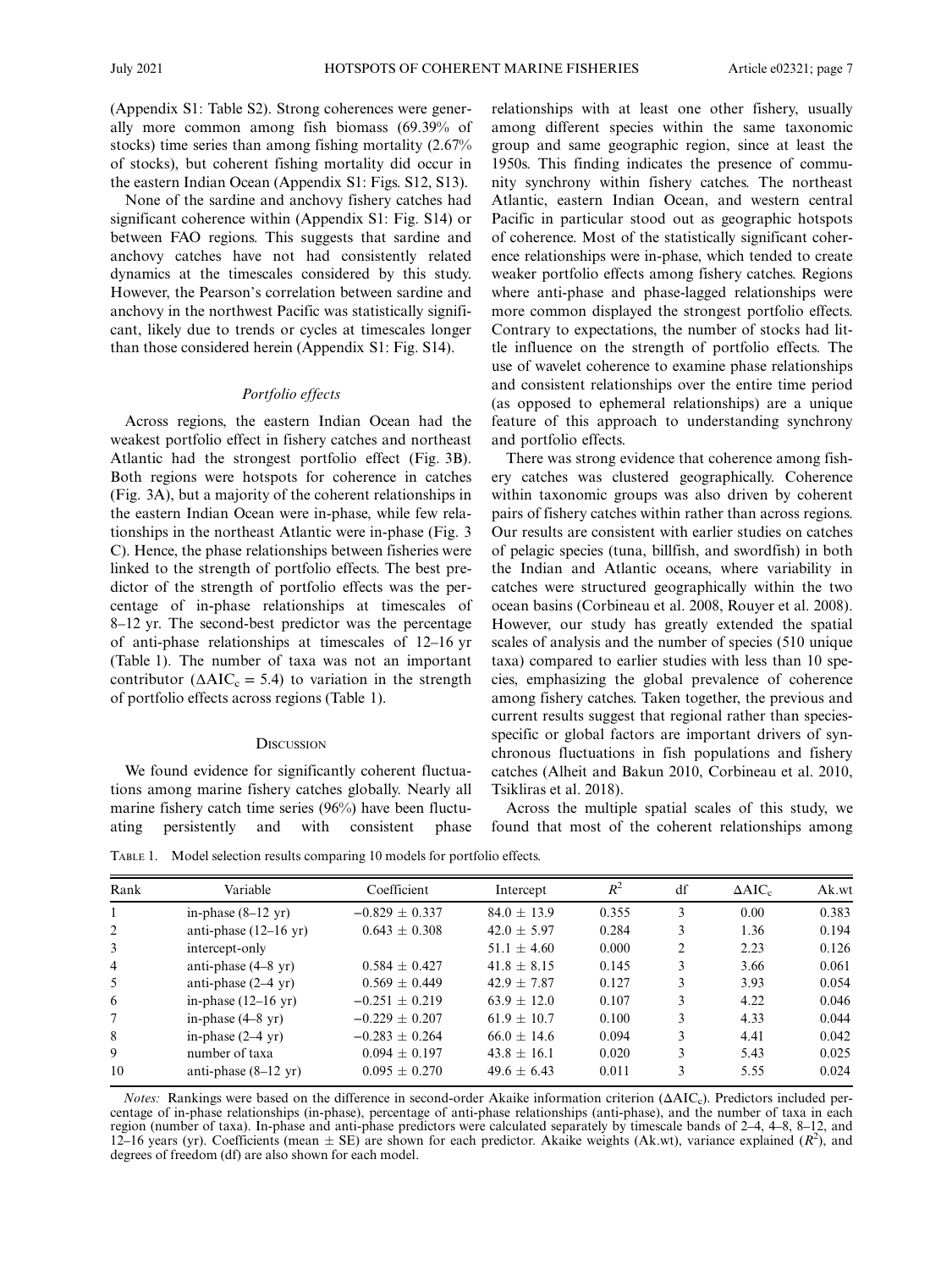fishery catches were in-phase rather than anti-phase or phase-lagged, particularly at the smallest spatial scale of FAO regions. The handful of global studies of synchrony have focused on in-phase relationships between species of overwintering birds in North America (Koenig and Liebhold 2016), phytoplankton (Defriez and Reuman 2017), or predator–prey interactions (Kharouba et al. 2018). Few global studies have examined anti-phase relationships, with two examples being the alternations of sardine and anchovy (Izquierdo-Peña et al. 2019, Siple et al. 2020), and only one global study, to our knowledge, examined a variety of phases (Johnson et al. 2005). Our analysis examined community synchrony across all types of phase relationships and found a prevalence of in-phase relationships among fishery catches, both within regions and between different species. Our findings that coherences were regionally clustered and that in-phase relationships were common suggest that external factors drive the observed coherence.

Fisheries are coupled social-ecological systems, so external factors that can drive coherence in fishery catches include climate variation (a bottom-up effect acting through population biomass) or shared fisheries harvest (a top-down effect through fisheries effort). Our observation that most coherent phase relationships occurred at short timescales of less than 8 yr fits with the variability of El Niño-Southern Oscillation (ENSO) patterns (McPhaden et al. 2006) and supports environmental variability as a driver of synchronous fishery catches. Our examination of biomass and fishing mortality time series in three regions also provided evidence that bottom-up effects acting through population biomass were more common. Alternatively, shared fisheries management or economic conditions can drive similar changes in harvest rates across fisheries within regions (Rouyer et al. 2008, Frank et al. 2016), and these topdown effects should not be discounted. Skipjack tuna and blue shark catches in the eastern Indian Ocean displayed in-phase relationships, for example, as might be expected from shared targeting by the longline fleet (Kroodsma et al. 2018). Commercial fishing effort patterns are driven largely by economics (Sethi et al. 2010), and both fuel costs (Parker and Tyedmers 2015) and revenue (the price of fish and fish products like surimi) fluctuate together in a global market (Fernandez-Polanco 2016). Global geopolitical events such as the two World Wars and the widespread extension of Exclusive Economic Zones in the 1970s, regional holidays, and fishing closures can also result in synchronous changes in harvest rates at nearly global spatial scales (Smith 1994, Kroodsma et al. 2018). Hence, the effects of management and economics can extend across multi-species fisheries and across large spatial scales in these socialecological systems.

The northeast Atlantic, western central Pacific, and eastern Indian Ocean geographic regions stood out as hotspots of coherence among fishery catches. Of these, the northeast Atlantic and western central Pacific have both been intensively fished (Swartz et al. 2010, Kroodsma et al. 2018) and have high cumulative human impacts (Halpern et al. 2008). Previous studies have found that populations of exploited species tend to fluctuate more than unexploited species, in part due to agetruncation of populations and weakening of density-dependent processes (Hsieh et al. 2006, Anderson et al. 2008, Shelton and Mangel 2011). Intense fishing activity in these two regions may have increased population responsiveness to climate variability, resulting in substantial coherence of both catch and biomass in these two regions. Such responses to climate variability would be similar to those observed in heavily fished demersal populations in the Mediterranean (Quetglas et al. 2013). Our result that sardine and anchovy, both intensely fished forage species, were not coherent contrasts with previously held notions of strong asynchrony (Lluch-Belda et al. 1992, Schwartzlose et al. 1999), but supports a recent analysis showing a lack of asynchrony between these two species (Siple et al. 2020). Within the Indian Ocean, tuna catch rates have also been strongly associated with climate signals (Ménard et al. 2007). However, an alternative mechanism for high coherence in fishery catches is a change in fishing effort within a multi-species fishery (Hilborn et al. 2012, Frank et al. 2016), such as tunas and billfishes both targeted by the eastern Indian Ocean longline fleet (Kroodsma et al. 2018). Similarly, Atlantic Ocean tuna and billfish caught with the same gear type are more likely to fluctuate together than species caught with different gears (Rouyer et al. 2008). It is likely that both fishing effort and climate, or interactions between the two (Corbineau et al. 2008, Quetglas et al. 2013), have contributed to fishery catch coherence in these regional hotspots.

The variability of marine fishery yields are a key concern given the importance of marine resources to food security and livelihoods for many countries (FAO 2014). Harvesting a greater diversity of fisheries helps buffer economies from natural fisheries variability (Cline et al. 2017) and species diversity tends to decrease temporal variability of ecosystem functioning (Hooper et al. 2005). However, our results show instead that a more important factor can be the type of phase relationship among fishery catches. The two regions with the weakest portfolio effects for fishery catches (western central Pacific and eastern Indian Ocean) were dominated by inphase relationships. Both regions include parts of Southeast Asia, which accounted for 20% of the global production of marine capture fisheries in 2014 and is an important influence on global markets (SEAFDEC 2017). In contrast, the northeast Atlantic had the strongest portfolio effect, driven by strong contributions of anti-phase and phase-lagged relationships. The importance of asynchrony observed in this study agrees with existing theory that portfolio effects depend on both a synchrony effect and a weighted average population variability effect (Thibaut and Connolly 2013). It is likely that a substantial degree of synchrony among marine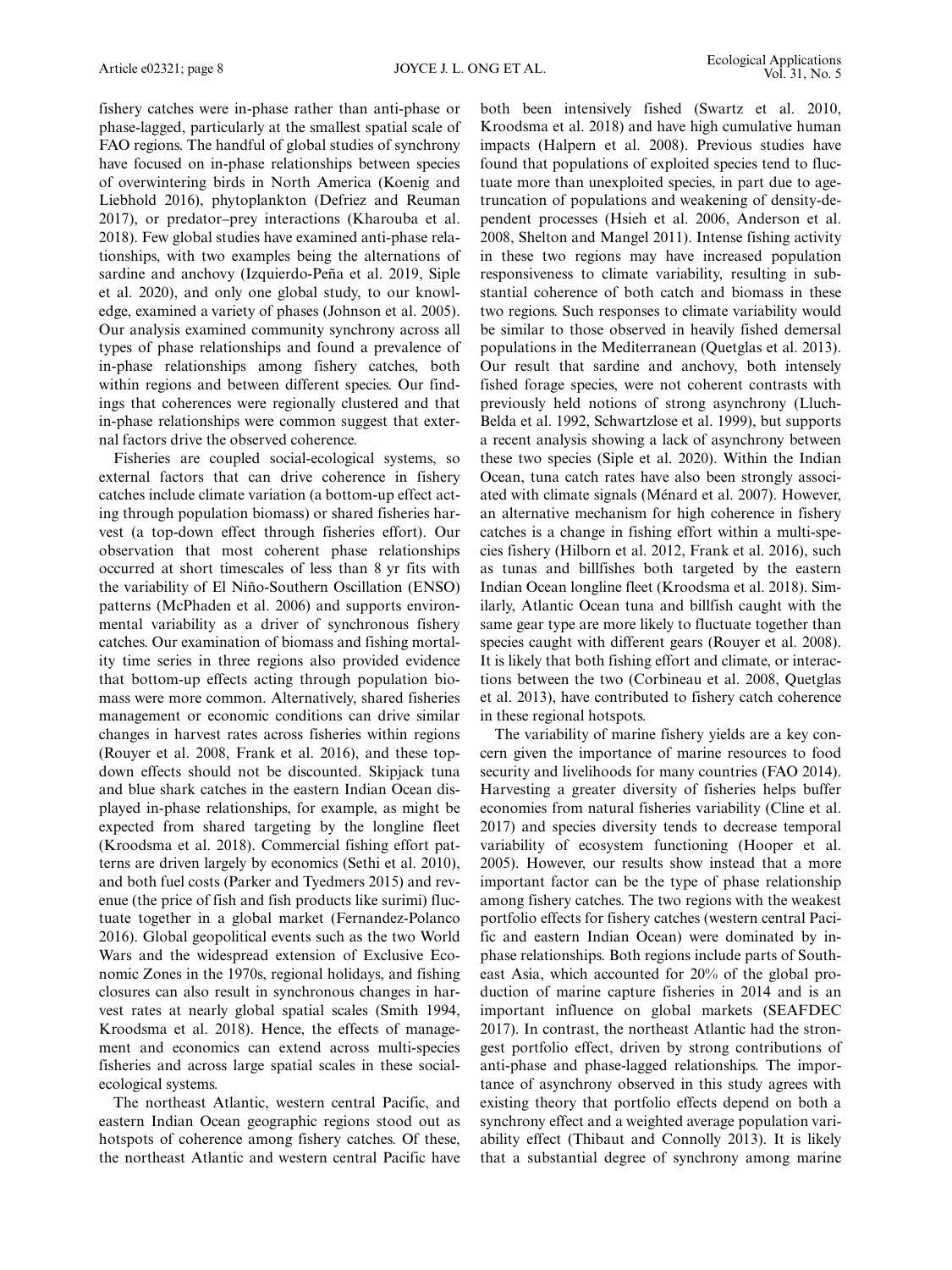fishery catches reduces the effective number of taxa and thus the importance of species diversity. Our calculation of portfolio effects was based on catch data, which, as discussed in the previous paragraph, could reflect either changes in biomass or changes in fishing effort (Pauly et al. 2013). Our analyses of biomass and fishing mortality data in three regions helped to highlight that both can be coherent, though coherence was more common among biomass than among fishing mortality time series. This study provides deeper insight into the synchrony effect by accounting for all types of phase relationships, allowing us to show the relative importance of these effects in nature as opposed to a single measure of synchrony or asynchrony.

In conclusion, we have shown that a large fraction of marine fishery catches are coherent across global, oceanic basin, and regional scales, and that the northeast Atlantic, western central Pacific and eastern Indian Ocean are hotspots of coherence. The majority of the coherent relationships among catches were in-phase, which weaken portfolio effects among fishery catches and leads to instability of marine fisheries yields. Understanding variability in marine food resources is critical because of its importance to society, and the vulnerability of this wild food source to environmental and anthropogenic forces such as climate and overfishing.

#### **ACKNOWLEDGMENTS**

We thank Daniel Reuman, Laure Resplandy, Enrique Curchitser, and members of the Pinsky lab for discussions. Research was funded by National Science Foundation DEB-1616821. Author contributions: J. J. L. Ong and M. L. Pinsky designed the study. J. J. L. Ong and J. A. Walter analyzed the data and drafted the figures. J. J. L. Ong, M. L. Pinsky, J. A. Walter, and O. P. Jensen wrote and edited the manuscript.

#### LITERATURE CITED

- Alheit, J., and A. Bakun. 2010. Population synchronies within and between ocean basins: Apparent teleconnections and implications as to physical–biological linkage mechanisms. Journal of Marine Systems 79:267–285.
- Anderson, C. N. K., C.-H. Hsieh, S. A. Sandin, R. Hewitt, A. Hollowed, J. Beddington, R. M. May, and G. Sugihara. 2008. Why fishing magnifies fluctuations in fish abundance. Nature 452:835.
- Barton, K. 2015. Multi-model inference. R package version 1.13.4.<http://CRAN.R-project.org/package=MuMIn>
- Benjamini, Y., and Y. Hochberg. 1995. Controlling the false discovery rate: a practical and powerful approach to multiple testing. Journal of the Royal Statistical Society. Series B (Methodological) 57:289–300.
- Branch, T. A., O. P. Jensen, D. Ricard, Y. Ye, and R. Hilborn. 2011. Contrasting global trends in marine fishery status obtained from catches and from stock assessments. Conservation Biology 25:777–786.
- Burnham, K. P., and D. R. Anderson. 2004. Multimodel inference: understanding AIC and BIC in model selection. Sociological Methods & Research 33:261–304.
- Buttay, L., B. Cazelles, A. Miranda, G. Casas, E. Nogueira, and R. González-Quirós. 2017. Environmental multi-scale effects

on zooplankton inter-specific synchrony. Limnology and Oceanography 62:1355–1365.

- Carlson, S. M., and W. H. Satterthwaite. 2011. Weakened portfolio effect in a collapsed salmon population complex. Canadian Journal of Fisheries and Aquatic Sciences 68:1579–1589.
- Cazelles, B., M. Chavez, D. Berteaux, F. Ménard, J. O. Vik, S. Jenouvrier, and N. C. Stenseth. 2008. Wavelet analysis of ecological time series. Oecologia 156:287–304.
- Cheal, A. J., S. Delean, H. Sweatman, and A. A. Thompson. 2007. Spatial synchrony in coral reef populations and the influence of climate. Ecology 88:158–169.
- Cline, T. J., D. E. Schindler, and R. Hilborn. 2017. Fisheries portfolio diversification and turnover buffer Alaskan fishing communities from abrupt resource and market changes. Nature Communications 8:14042.
- Corbineau, A., T. Rouyer, B. Cazelles, J.-M. Fromentin, A. Fonteneau, and F. Ménard. 2008. Time series analysis of tuna and swordfish catches and climate variability in the Indian Ocean (1968–2003). Aquatic Living Resources 21:277–285.
- Corbineau, A., T. Rouyer, J. M. Fromentin, B. Cazelles, A. Fonteneau, and F. Ménard. 2010. Patterns of variations in large pelagic fish: a comparative approach between the Indian and the Atlantic Oceans. Progress in Oceanography 86:276–282.
- Defriez, E. J., and D. C. Reuman. 2017. A global geography of synchrony for marine phytoplankton. Global Ecology and Biogeography 26:867–877.
- FAO. 2014. The State of World Fisheries and Aquaculture— 2014 (SOFIA). Food and Agriculture Organization of the United Nations, Rome, Italy.
- FAO. 2018. The State of World Fisheries and Aquaculture 2018— Meeting the sustainable development goals. Food and Agriculture Organization of the United Nations, Rome, Italy.
- Fernandez-Polanco, J. M. 2016. An overview of the global tuna market. Pages 63-65 in A. Child, editor. GLOBEFISH s. Food and Agriculture Organization, Rome, Italy.
- Figge, F. 2004. Bio-folio: applying portfolio theory to biodiversity. Biodiversity & Conservation 13:827–849.
- Frank, K. T., B. Petrie, W. C. Leggett, and D. G. Boyce. 2016. Large scale, synchronous variability of marine fish populations driven by commercial exploitation. Proceedings of the National Academy of Sciences USA 113:8248–8253.
- Grenfell, B. T., K. Wilson, B. F. Finkenstädt, T. N. Coulson, S. Murray, S. D. Albon, J. M. Pemberton, T. H. Clutton-Brock, and M. J. Crawley. 1998. Noise and determinism in synchronized sheep dynamics. Nature 394:674.
- Halpern, B. S., et al. 2008. A global map of human impact on marine ecosystems. Science 319:948–952.
- Haynes, K. J., O. N. Bjørnstad, A. J. Allstadt, and A. M. Liebhold. 2013. Geographical variation in the spatial synchrony of a forest-defoliating insect: isolation of environmental and spatial drivers. Proceedings of the Royal Society B 280:20122373.
- Hilborn, R., T. P. Quinn, D. E. Schindler, and D. E. Rogers. 2003. Biocomplexity and fisheries sustainability. Proceedings of the National Academy of Sciences USA 100:6564–6568.
- Hilborn, R., I. J. Stewart, T. A. Branch, and O. P. Jensen. 2012. Defining trade-offs among conservation, profitability, and food security in the California current bottom-trawl fishery. Conservation Biology 26:257–268.
- Hooper, D. U., et al. 2005. Effects of biodiversity on ecosystem functioning: a consensus of current knowledge. Ecological Monographs 75:3–35.
- Hsieh, C.-H., C. S. Reiss, J. R. Hunter, J. R. Beddington, R. M. May, and G. Sugihara. 2006. Fishing elevates variability in the abundance of exploited species. Nature 443:859–862.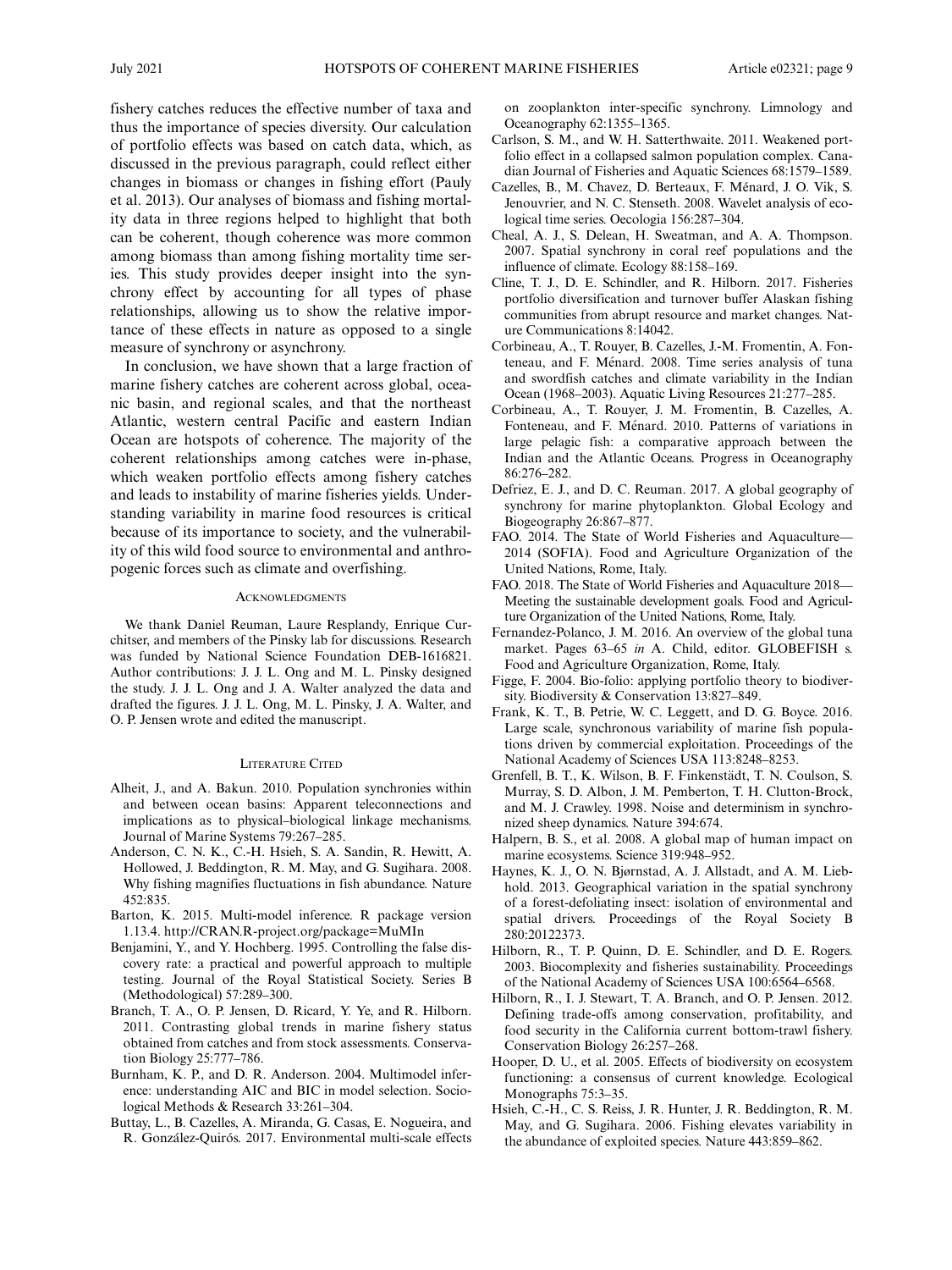- Huitu, O., K. Norrdahl, and E. Korpimäki. 2004. Competition, predation and interspecific synchrony in cyclic small mammal communities. Ecography 27:197–206.
- Izquierdo-Peña, V., S. E. Lluch-Cota, M. E. Hernandez-Rivas, and R. O. Martínez-Rincón. 2019. Revisiting the Regime Problem hypothesis: 25 years later. Deep Sea Research Part II: Topical Studies in Oceanography 159:4–10.
- Johnson, D. M., A. Liebhold, O. N. Bjørnstad, and M. L. McManus. 2005. Circumpolar variation in periodicity and synchrony among gypsy moth populations. Journal of Animal Ecology 74:882–892.
- Kasperski, S., and D. S. Holland. 2013. Income diversification and risk for fishermen. Proceedings of the National Academy of Sciences USA 110:2076–2081.
- Kharouba, H. M., J. Ehrlén, A. Gelman, K. Bolmgren, J. M. Allen, S. E. Travers, and E. M. Wolkovich. 2018. Global shifts in the phenological synchrony of species interactions over recent decades. Proceedings of the National Academy of Sciences USA 115:5211–5216.
- Koenig, W. D., and A. M. Liebhold. 2016. Temporally increasing spatial synchrony of North American temperature and bird populations. Nature Climate Change 6:614.
- Kroodsma, D. A., et al. 2018. Tracking the global footprint of fisheries. Science 359:904–908.
- Laevastu, T., and R. Marasco. 1982. Fluctuations of fish stocks and the consequences of the fluctuations to fishery and its management. National Oceanic and Atmospheric Administration, Seattle, Washington, USA.
- Lluch-Belda, D., R. A. Schwartzlose, R. Serra, R. Parrish, T. Kawasaki, D. Hedgecock, and R. J. M. Crawford. 1992. Sardine and anchovy regime fluctuations of abundance in four regions of the world oceans: a workshop report. Fisheries Oceanography 1:339–347.
- Loreau, M., and C. de Mazancourt. 2008. Species synchrony and its drivers: neutral and nonneutral community dynamics in fluctuating environments. American Naturalist 172: E48–E66.
- McPhaden, M. J., S. E. Zebiak, and M. H. Glantz. 2006. ENSO as an integrating concept in earth science. Science 314:1740–1745.
- Menard, F., F. Marsac, E. Bellier, and B. Cazelles. 2007. Cli- ´ matic oscillations and tuna catch rates in the Indian Ocean: a wavelet approach to time series analysis. Fisheries Oceanography 16:95–104.
- Moore, J. W., M. McClure, L. A. Rogers, and D. E. Schindler. 2010. Synchronization and portfolio performance of threatened salmon. Conservation Letters 3:340–348.
- Moran, P. 1953. The statistical analysis of the Canadian Lynx cycle. Australian Journal of Zoology 1:291–298.
- North, B. V., D. Curtis, and P. C. Sham. 2002. A note on the calculation of empirical P values from Monte Carlo procedures. American Journal of Human Genetics 71:439–441.
- Ong, J. J. L. 2020. Data and code for 'Global hotspots of coherent marine fishery catches' (Version v1.0.0). Zenodo. [https://](https://doi.org/10.5281/zenodo.3981539) [doi.org/10.5281/zenodo.3981539](https://doi.org/10.5281/zenodo.3981539)
- Parker, R. W. R., and P. H. Tyedmers. 2015. Fuel consumption of global fishing fleets: current understanding and knowledge gaps. Fish and Fisheries 16:684–696.
- Pauly, D., R. Hilborn, and T. A. Branch. 2013. Fisheries: Does catch reflect abundance? Nature 494:303–306.
- Quetglas, A., F. Ordines, M. Hidalgo, S. Monserrat, S. Ruiz, Á. Amores, J. Moranta, and E. Massutí. 2013. Synchronous combined effects of fishing and climate within a demersal community. ICES Journal of Marine Science 70:319–328.
- R Core Team. 2018. R: A language and environment for statistical computing. R Foundation for Statistical Computing, Vienna, Austria.
- Raimondo, S., M. Turcáni, J. Patoèka, and A. M. Liebhold. 2004. Interspecific synchrony among foliage-feeding forest Lepidoptera species and the potential role of generalist predators as synchronizing agents. Oikos 107:462–470.
- Reuman, D. C., T. L. Anderson, J. A. Walter, L. Zhao, and L. W. Sheppard. 2018. Wavelet approaches to studies of synchrony in ecology and other fields. R package version 1.0.1. <https://cran.r-project.org/web/packages/wsyn/index.html>
- Ricard, D., C. Minto, O. P. Jensen, and J. K. Baum. 2012. Examining the knowledge base and status of commercially exploited marine species with the RAM Legacy Stock Assessment Database. Fish and Fisheries 13:380–398.
- Robinson, J. P. W., M. Dornelas, and A. F. Ojanguren. 2013. Interspecific synchrony of seabird population growth rate and breeding success. Ecology and evolution 3: 2013–2019.
- Rouyer, T., J.-M. Fromentin, F. Menard, B. Cazelles, K. Briand, ´ R. Pianet, B. Planque, and N. C. Stenseth. 2008. Complex interplays among population dynamics, environmental forcing, and exploitation in fisheries. Proceedings of the National Academy of Sciences USA 105:5420–5425.
- Schindler, D. E., J. B. Armstrong, and T. E. Reed. 2015. The portfolio concept in ecology and evolution. Frontiers in Ecology and the Environment 13:257–263.
- Schindler, D. E., R. Hilborn, B. Chasco, C. P. Boatright, T. P. Quinn, L. A. Rogers, and M. S. Webster. 2010. Population diversity and the portfolio effect in an exploited species. Nature 465:609–612.
- Schwartzlose, R. A., et al. 1999. Worldwide large-scale fluctuations of sardine and anchovy populations. South African Journal of Marine Science 21:289–347.
- SEAFDEC. 2017. Southeast Asian State of Fisheries and Aquaculture 2017. Southeast Asian Fisheries Development Center, Bangkok, Thailand.
- Sethi, S. A., T. A. Branch, and R. Watson. 2010. Global fishery development patterns are driven by profit but not trophic level. Proceedings of the National Academy of Sciences USA 107:12163–12167.
- Shelton, A. O., and M. Mangel. 2011. Fluctuations of fish populations and the magnifying effects of fishing. Proceedings of the National Academy of Sciences USA 108:7075–7080.
- Sheppard, L. W., J. R. Bell, R. Harrington, and D. C. Reuman. 2016. Changes in large-scale climate alter spatial synchrony of aphid pests. Nature Climate Change 6:610–613.
- Sheppard, L. W., P. C. Reid, and D. C. Reuman. 2017. Rapid surrogate testing of wavelet coherences. EPJ Nonlinear Biomedical Physics 5:1.
- Siple, M. C., T. E. Essington, L. A. K. Barnett, and M. D. Scheuerell. 2020. Limited evidence for sardine and anchovy asynchrony: re-examining an old story. Proceedings of the Royal Society B 287:20192781.
- Smith, T. D. 1994. Scaling fisheries: the science of measuring the effects of fishing, 1855–1955. Cambridge University Press, Cambridge, UK.
- Sugihara, G., R. May, H. Ye, C.-H. Hsieh, E. Deyle, M. Fogarty, and S. Munch. 2012. Detecting causality in complex ecosystems. Science 338:496–500.
- Swartz, W., E. Sala, S. Tracey, R. Watson, and D. Pauly. 2010. The spatial expansion and ecological footprint of fisheries (1950 to present). PLoS ONE 5:e15143.
- Thibaut, L. M., and S. R. Connolly. 2013. Understanding diversity–stability relationships: towards a unified model of portfolio effects. Ecology Letters 16:140–150.